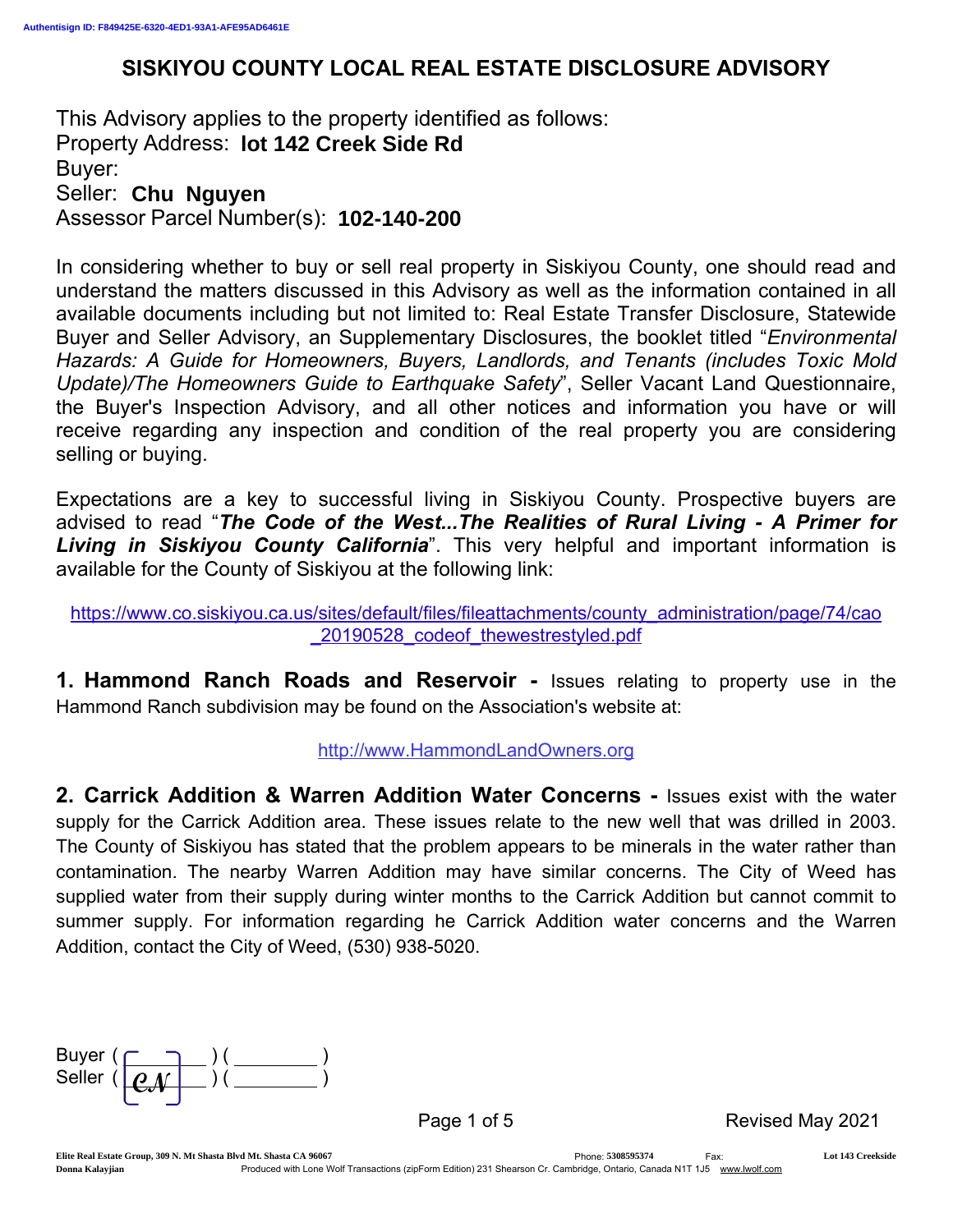**3. Arsenic-Groundwater Contamination - Siskiyou County Public Health Department has** been aware of the presence of arsenic in the groundwater supplies in specific areas of the county for a number of years. Arsenic is naturally occurring in rock and soil and is widely distributed in the earth's crust. It can be released into the environment by natural activities and gets into water from runoff and leaching. Arsenic is present in the groundwater in concentrations greater than the drinking water standard in the following locations: Copco Lake Area, areas of the Mt. Shasta Vista Subdivision, in the valley north of Weed, in areas south and southeast of Yreka and in areas north of Yreka along Highway 263. For information regarding the Siskiyou County Department of Public Health recommendations pertaining to this issue call (530) 841-2134.

## https://www.co.siskiyou.ca.us/environmentalhealth

4. Klamath River Dams - The Federal Energy Regulatory Commission (FERC) has now issued Environmental Impact Statement (EIS) (11/16/2007) on KHP re-licensing. For full details regarding relicensing of Klamath River Dams, please go to:

https://www.waterboards.ca.gov/

5. Right to Farm - Please refer to "*The Code of the West...The Realities of Rural Living - A* **Primer for Living in Siskiyou County California**" pages 5 and 6 for further information on this topic:

https://www.co.siskiyou.ca.us/sites/default/files/fileattachments/county\_administration/page/74/cao\_ 20190528\_codeof\_thewestrestyled.pdf

**6. Copco, Iron Gate and Dwinnell Dams -** The National Academy of Sciences has reported on the continuing controversy over the Klamath Reclamation Project, and has recommended, among many other mitigation's, studying the removal of Lake Shastina's Dwinnel Dam, Copco Dam and Iron Gate Dam in order to enhance salmon populations. Copco and Iron Gate Dams are currently involved in the process of applying for re-licensing. The re-licensing is opposed by several groups and is not yet completed. These opposing groups want the dams removed and the outcome is not yet decided. Additionally, various groups have filed a lawsuit in 2012 regarding Lake Shastina's Dwinnell Dam. For more information, visit the State of California North Coast Regional Water Quality Control Board:

https://www.waterboards.ca.gov/northcoast/

Buyer ( Seller (

Page 2 of 5 Revised May 2021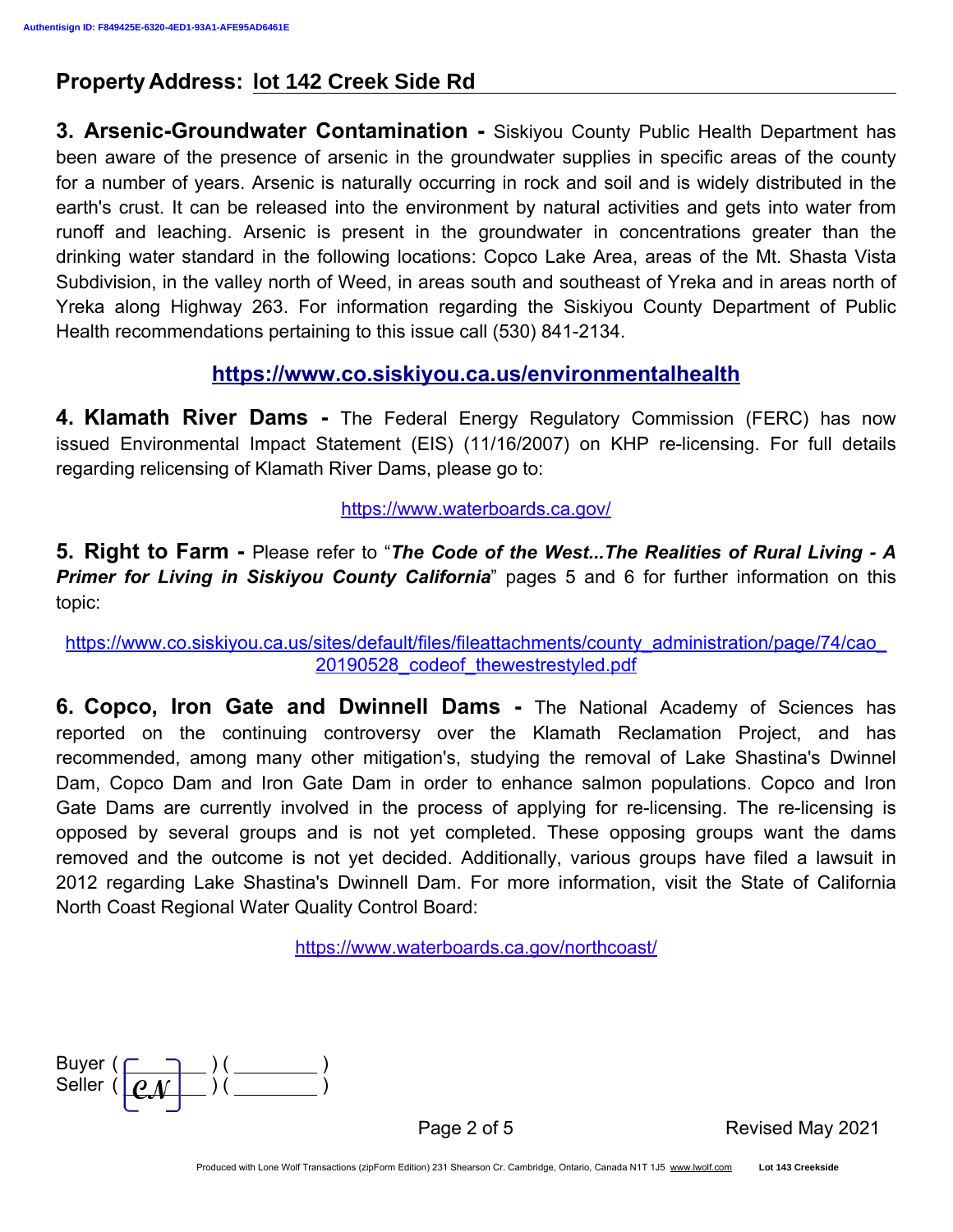**7. Volcanic & Seismic Disclosures -** Mt. Shasta is considered by geologists to be an active volcano. The State of California has not mapped our area for seismic hazard zones. Please refer to the Natural Hazard Disclosure Report for additional information, and for even further information, buyers are advised to view the following website:

http://ssc.ca.gov/disasters/volcano/

8. Homeowners Association Compliance - If the property being purchased is located within any subdivision which has a homeowners association, prospective buyers are advised to contact the association and request that they conduct an inspection of the subject property in order to provide you with documentation that the property being purchased is in compliance with all of the rules and regulations of the association. If not, prospective buyers should ask to be provided with a list of items that do not comply so that they are informed of issues with the property.

**9. Wells and Septic Systems -** Well and septic system issues are governed by the Siskiyou County Public Health Department. Questions and concerns regarding permitting and required standards for wells and septic systems should be directed to the sanitarian for the area in which you are purchasing property. (530) 841-2134

**10. Wetlands** - Some lands in Siskiyou County are under the jurisdiction and control of the US Army Corps of Engineers and are subject to restrictions regarding development and building. For information regarding jurisdictions which may impact the use of property you may be considering, contact both the Siskiyou County Planning Department, 806 South Main Street, Yreka, CA 96097 (530) 841-2100 and the Army Corp of Engineers, 601 Startare Dr #100, Eureka, CA 95502 (707)443-0855 https://www.usace.army.mil/

**11. Open Range -** Siskiyou County is an OPEN RANGE county. Property Owners must fence livestock out! Copies of the laws affecting your property are available at the Siskiyou County Planning Department at (530) 841-2100. These laws affect most property in Siskiyou County and prospective owners should be aware of their provisions.

**12. Logging -** Purchasers of property in forested areas should be aware that surrounding properties may be subject to future logging. Property owners may be subject to road building, noise, dust, truck traffic and other issues associated with commercial logging.

13. CalFire Defensible Fire Space Requirements - A Defensible Space of 100 feet around your home is required by law. For further information regarding these important requirements, please go to:

https://www.fire.ca.gov/programs/communications/defensible-space-prc-4291/

http://www.mkwc.org/programs/fire-fuels/firewise-resources/creating-defensible-space/

| Buyer (           |  |  |
|-------------------|--|--|
| Seller $( \rho_M$ |  |  |
|                   |  |  |

Page 3 of 5 Revised May 2021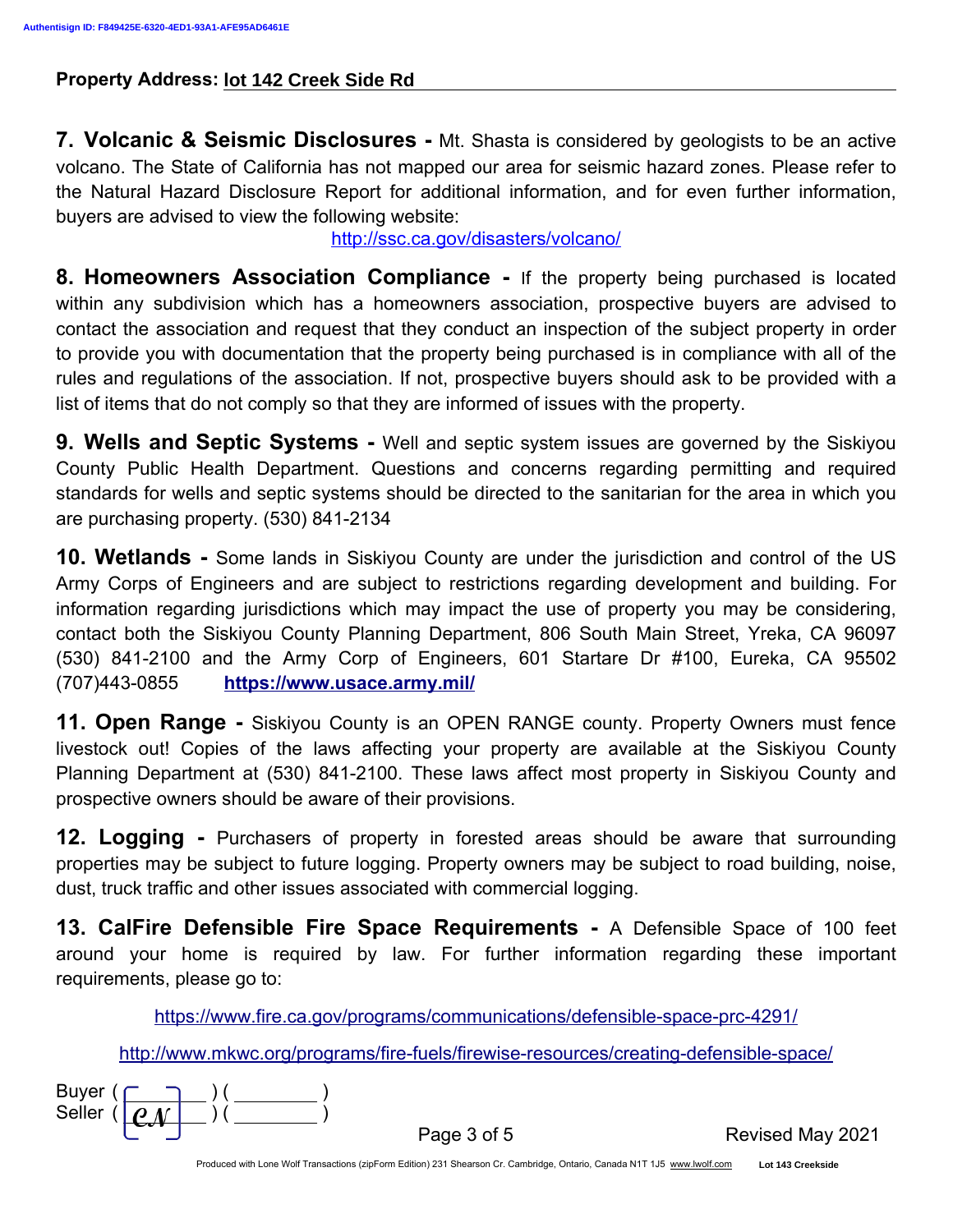**14. Hazardous Materials -** Hazardous and toxic waste products and materials are and have been discovered on properties that have been used for mining, logging, farming, ranching, wood milling, and also at residences. Underground fuel tanks are not uncommon in Siskiyou County. Contaminants that come from sources other than fuel hazardous waste issues are addressed by the State of California and the Siskiyou County Public Health Department. If you suspect there may be contaminants on a property you may be purchasing contact Public Health at (530) 841-2134.

https://www.co.siskiyou.ca.us/environmentalhealth/page/hazardous-materials-management-cupa

**15. Algae Bloom -** People whose skin comes in contact with algal toxins through swimming or other water activities may experience itching, rash, irritated eyes, sore throat or other hay fever-like symptoms. This may be caused by person's sensitivity to the components of algae rather than the toxin. Further information is located here:

### https://www.mywaterquality.ca.gov/habs/where/freshwater\_events.html

16. Water Rights - Property being sold within Siskiyou County may or may not include rights to water either above ground or underground. Water issues, such as water right, are not generally covered in a Preliminary Title Report and or any subsequent title insurance policies. For more information regarding water rights, contact the Department of Water Resources (916) 341-5300.

https://www.waterboards.ca.gov/waterrights/

17. Regional Water Issues Affecting Waterways within Siskiyou County - Properties located near or adjacent to Siskiyou County waterways may be subject to control by the North Coast Regional Water Quality Control Board: https://www.waterboards.ca.gov/northcoast/ Items such as the Total Maximum Daily Load (TMDL) are important issues to understand before you purchase property with waterways such as the Scott River, Klamath River, Shasta River and the Salmon River. The Clean Water Act of 1972 gave the State Water Resources Control Board and the US Environmental Protection Agency (EPA) the authority to establish TMDL's under Section 303(d). The Clean Water Act can be found at:

https://www.epa.gov/laws-regulations/summary-clean-water-act

**18. Marijuana Cultivation -** On November 5, 1996, California voters passed Proposition 215 (The Compassionate Use Act of 1996) and on January 1, 2004 Senate Bill 420 became effective (The Medical Marijuana Program Act), clarifying and expanding Proposition 215. On April 8, 2015, the Siskiyou County Board of Supervisors adopted Ordinance No. 15-04, and on December 8, 2015

| Buyer (           |  |
|-------------------|--|
| Seller ( $\rho_M$ |  |
|                   |  |

Page 4 of 5 Revised May 2021